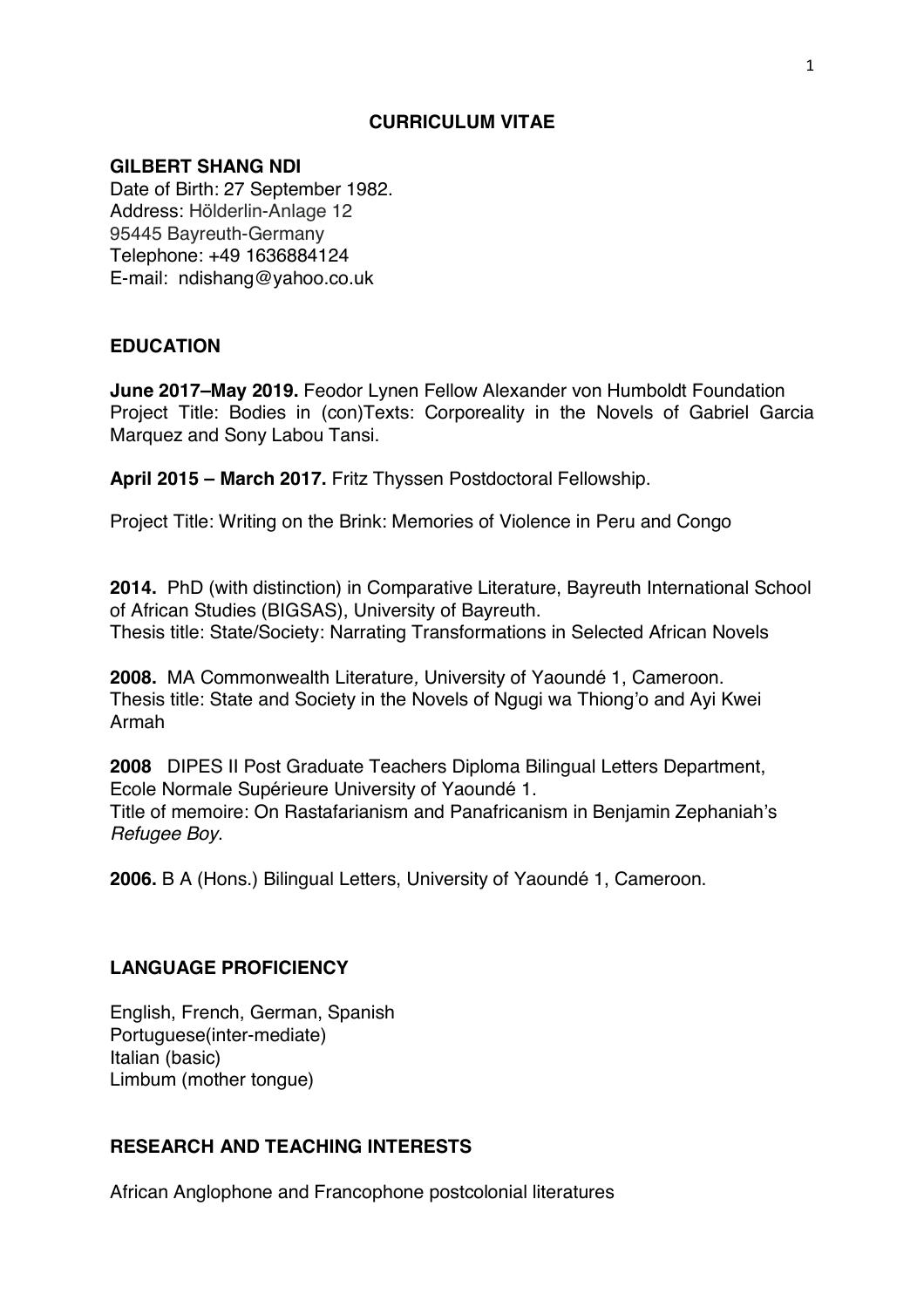Latin American Literatures with emphasis on Peru, Colombia, Bolivia Afrolatino Literatures in Perú, Colombia, Bolivia Relationships between Literature, Politics, History Focus on themes of violence, corporeality and committed literature Cyber literatures and Intermedial phenomena

# **TEACHING EXPERIENCE**

"Introduction to African Poetry" Winter Semester 2013, Bayreuth University "Les Francophonies en Europe" Winter Semester 2014, Bayreuth University "Francophonie: Histoire et Institutions". Winter Semester 2016/2017. "El Nacionalismo y los procesos políticos en África", Winter semester 2017, Universidad de los Andes, Colombia.

### **PUBLICATIONS**

### **Monograph**

§ *State/Society: Narrating Transformations in Selected African Novels.* Münster: Lit-Verlag, 2017.

# **Co-Edited Volumes**

- § "(Re-)Signifying Abject Bodies: Narrative Transfigurations of Violence in the Novels of Ayi Kwei Armah and Sony Lab'ou Tansi" in "The making of meaning in Africa: Word, Image and Sound." Eds. Duncan Omanga and Ndi Gilbert Shang*.* Institute for African Studies, Bayreuth, 2013.
- § "Doing Things with Blood" In *Tracks and Traces of Violence*. (Eds.) The Tracks and Traces Workgroup. Münster: Lit-Verlag, 2017.
- § "Ayi Kwei Armah and the Pan-African Quest for an Ethical Future" In *Re-writing Pasts, Imagining Futures Critical Explorations of Contemporary African Fiction and Theater*. Eds. Victor Gomia and Gilbert Shang Ndi Denver: Spears Media, 2017.

# **Forthcoming**

§ "The Coltan Novel: Narrating the Congolese Saga in Contemporary Congolese Fiction." (Accepted, scheduled Spring 2020) *L'Erudit franco-espagnol.*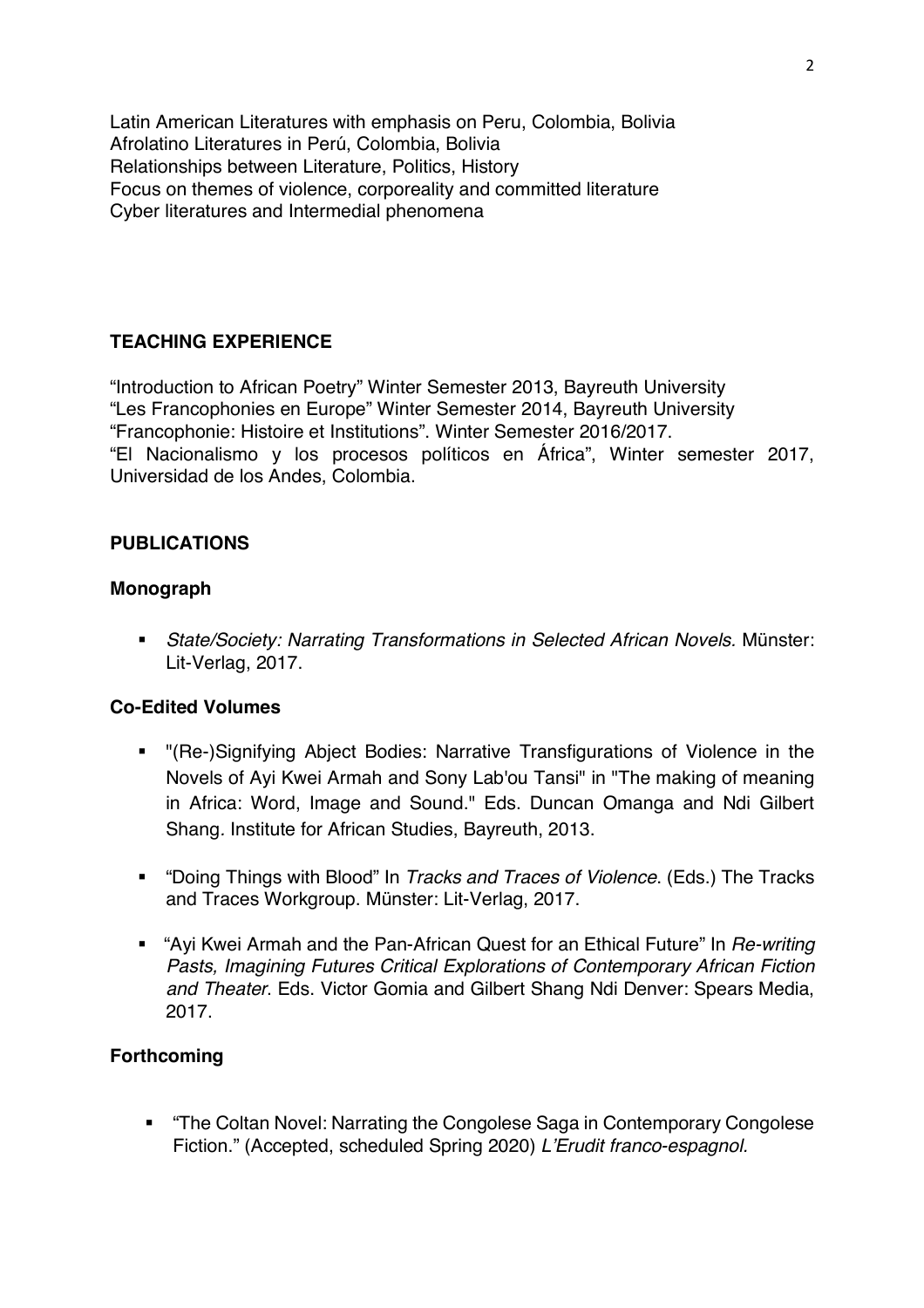- "Righting the Aftermath: On the Ethics of Recognition in the Post-war novels of Alonso Cueto and Julien Kilanga Musinde". (Accepted, yet to be scheduled) *Comparative Literature Studies*.
- § 'Good Empire, Bad Empire': Representations of Nazism/Holocaust in Sub-Saharan African Literatures" (Book Collection: Peripheral Memories of Second World War/Nazism).

# **Journal Articles**

- § "Writing/Reading in Extremity: Body Politics and the Figure of Death in Sony Labou Tansi's *The Shameful State*." *Online International Journal of Arts and Humanities,* Vol. 1. No.5 (2012). 68-73.
- § "Ngugi's Poetics of Naming" in *Africa And Her Writers.* Eds. Chin Ce and Charles Smith *Journal of African Literature and Criticism 10 Special Edition.*  IRCALC, 2013. 31-52.
- § "Texte comme Prétexte: la transfiguration générique dans des romans de Sony Labou Tansi et de Ngugi wa Thiong'o." *French Studies in Southern Africa.* Rev. 43, 2013.
- (with Ndogo Samuel). "Tribute to Chinua Achebe" In *Chinua Achebe: A Tribute (1930-2013)*. (Eds.) Anthonia C. Kalu, Ernest N. Emenyonu & Simon Lewis. Geneva, NY: African Literature Association, 2013.
- § "Disoriented Temporalities: Narrating postcolonial Progress(ions) in the Novels of Ngugi wa Thiong'o and Ahmadou Kourouma" *Advances in Social Sciences Research Journal*, Vol. 2. No.2 (2015). 139-149.
- § "A Question of the Body: Colonial Legacies and Postcolonial Imaginaries of Power" *International Journal of English and Literature.* 7. No.9 (2016). 143-151.
- § "The Self of the Camera: Popular Practices of Photography and Self-Presentation in the New Social Media" in *Defining Identity andthe Changing Scope of Culture in the Digital Age*. Eds. Alison NovakRowan and Imaani Jamillah El-Burki. Hershey: IGI Global, 2016. 240-250.
- A Review of "Mundimbe's Order of Things", A Film by Jean-Pierre Bekolo. *Journal of African Cinemas*. Vol. 8. No. 2 (2016). 215–218.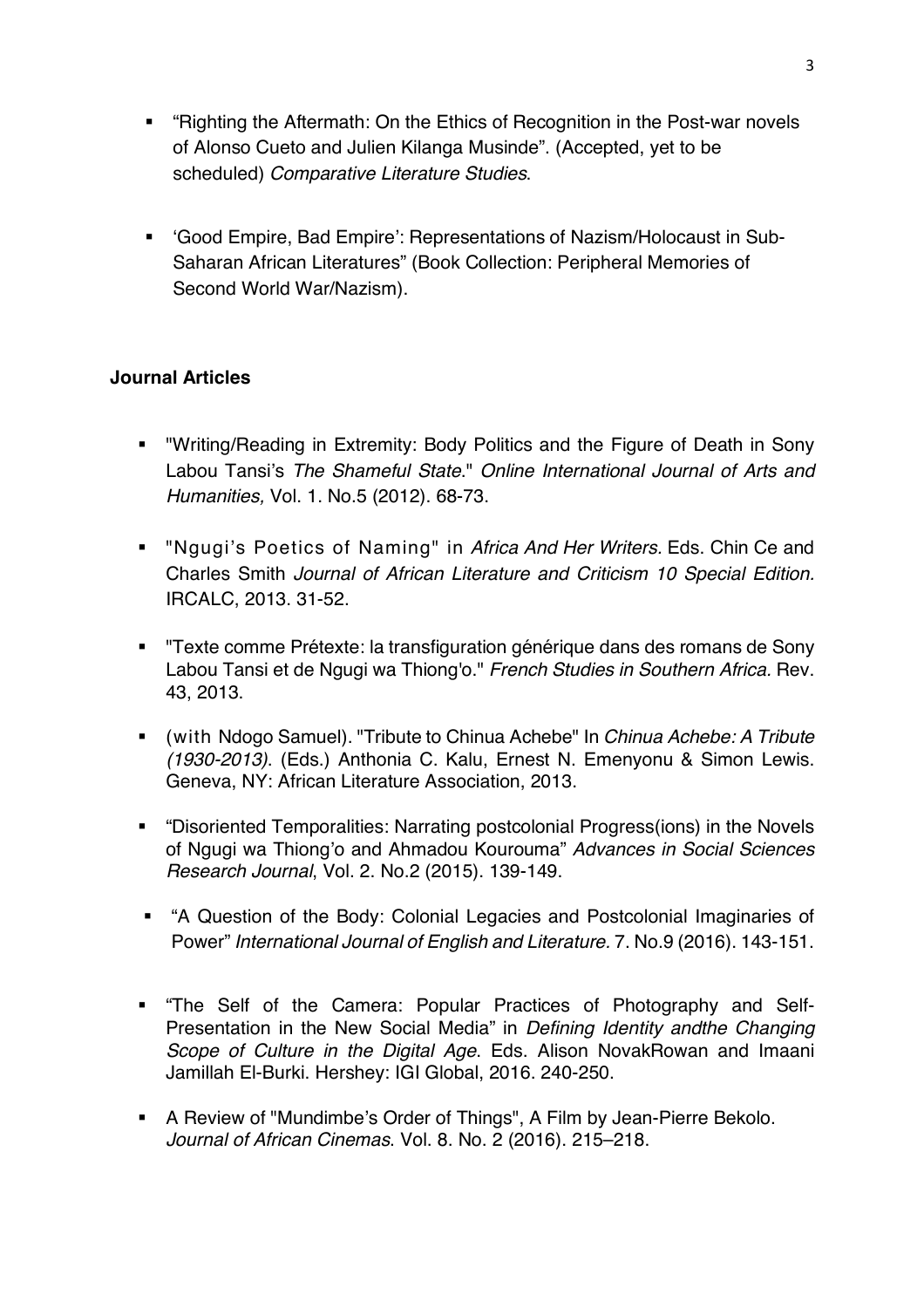- « La douleur d'être et la lourdeur du temps: une lecture existentialiste de *Troisjours et le néant* de Youssef Wahboun» *Mouvance Francophone*. Vol. 2 No. 1 (2017)https://ir.lib.uwo.ca/mf/vol2/iss1/1
- "On the Aesthetics of Mimicry and Proliferation: Interrogations of Hegemony on the Postcolonial Public Sphere" *English in Africa.* Vol. 44, No. 2(2017).
- "El Lado Oscuro de la Globalización: Una lectura intertextual de *El Sueño del Celta (2010)* de Mario Vargas Llosa y de *Congo Inc. Le Testament de Bismarck* (2014) de In Koli Bofane." Vol. 9. No 1 (2017). http://www.todasasmusas.org/17Gilbert\_Shang.pdf
- § Review of *The Power of the invisible: A Memoir of Solidarity, Humanity and Resilience* by Paula Moreno. Djumbaiala, https://djumbaiala.com/the-power-ofthe-invisible-paula-moreno
- § "(Re-) imaging Blackness in a Hybridized and Racialized Space: The Visual Landscapes of the Peruvian District of El Carmen, Chincha." *African/Afro-Diasporic Migration Narratives*. (Eds.) Cajetan Iheka and Jack Taylor. Rochester: Rochester University Press, 2018. 114-141.
- § "Writing the Wall, Righting the World. Exploring the Dionysian Dimensions of Wall Graffiti from the Agora to Facebook". *Metacritic: Journal for Comparative Studies and Theory* 4.2 (2018): https://doi.org/10.24193/mjcst.2018.6.07
- § "El Lado Oscuro de la Globalización: Una lectura intertextual de *El Sueño del Celta (2010)* de Mario Vargas Llosa y de *Congo Inc. Le Testament de Bismarck* (2014) de In Koli Bofane." *Muiraquita: Revista de Letras e Humanidades.* Vol 6. No.1 (2018). http://revistas.ufac.br/revista/index.php/mui/issue/view/111/showToc

# **SELECTED CONFERENCES PAPERS**

13-17 April 2011: ALA Conferences Ohio, USA. Theme: African Literature, Visual Arts and Film in Visual Transnational Spaces. Paper: *Narrating Change and Progress in the works of Ngugi wa Thiong'o and Ahmadou Kourouma*.

16 May 2011: *Tracks and Traces of Violence Conference.* Part of organizing team and Contributor for conference book project "*Doing* Things with Blood: The Teleology of Violent Memories in Selected African novels."

June 2011, 2012, 2013, 2014, 2015, 2016. Participation in BIGSAS Literature festival of African and Afro-diasporic Literature as member of organization committee, moderator and discussant.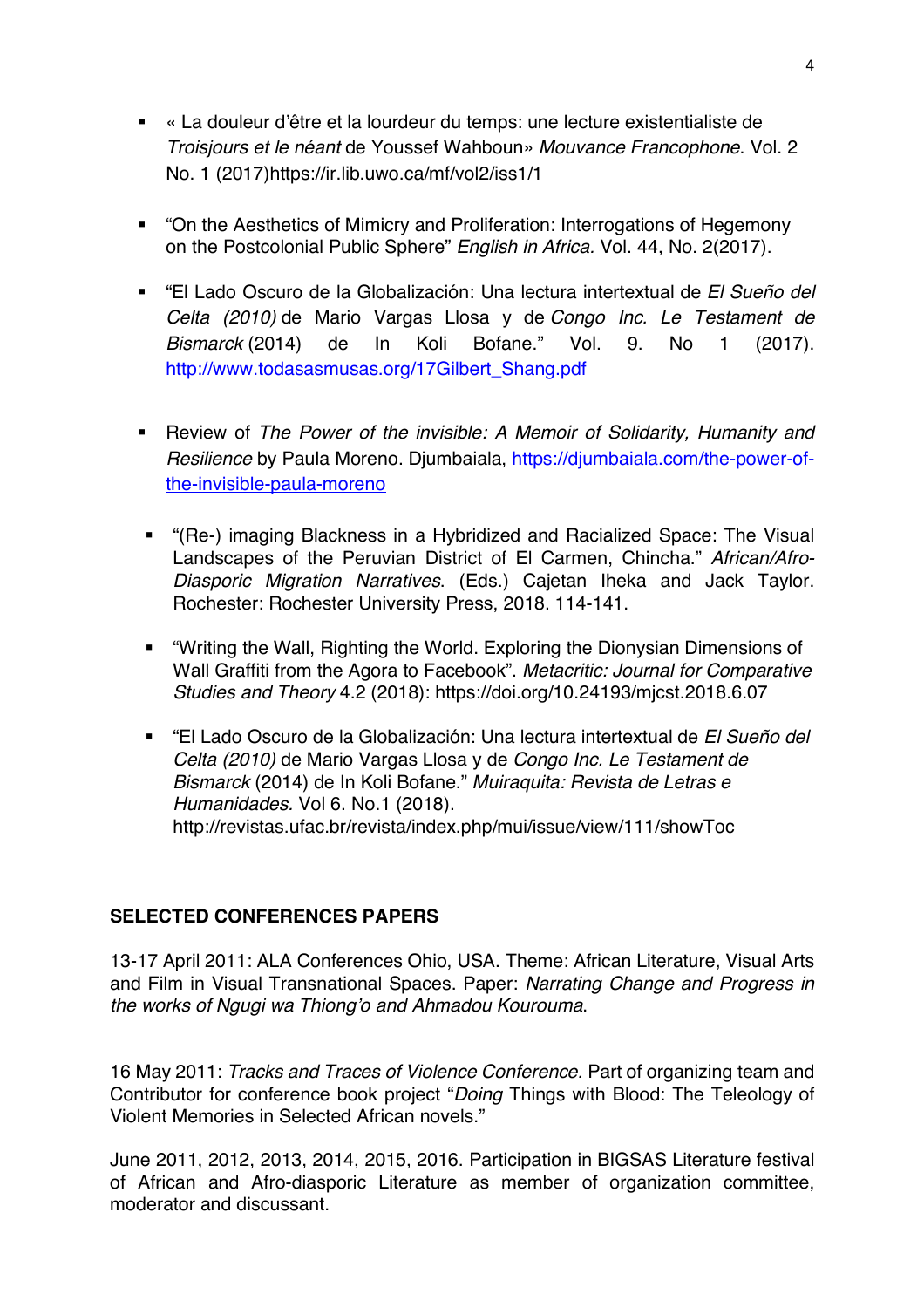11–15 April 2012: ALA Conference, Dallas Texas on *Human Rights, Literature, and the Visual Arts in Africa and the Diaspora*. Presentation: "Writing/Reading in Extremity: The Aesthetic, Ethical and Mythical Representations of Violence in L'Etat Honteux and Osiris Rising."

1-2 May 2012: Junior Francophone Researchers Colloquium, Université Laval (Québec, Canada) on *Social, énonciation et singularités du roman francophone"*  Presentation on: "*Texte comme Prétexte: Etudes des modes de déplacements génériques dans le roman africain postcolonial"*

March 2013 - March 2014: Co-coordinator of the Work-group Making of Meaning in Africa: Media, Discourse and Metaphor.

April 2013 - 2014: Member of Workgroup "State and Society Relationship in Africa."

26-29 September 2013. APELA Conference in Bordeaux on the theme. *Texte, Archive et Performance.* Presentation title "Les déconstructions de l'Histoire officielle dans les romans de Sony Labou Tansi et Ayi Kwei Armah."

3-6 June 2015. ALA Conference Bayreuth. *African Futures and Beyond : Visions in Transition.* Paper : "Ayi Kwei Armah and the Quest for an Ethical Future."

8-10 July 2015. European Conference on African Studies (ECAS) Paris. *Collective Mobilisations in Africa : Contestations, Resitance and Revolt.* Panel on Afriphone literatures : Paper : "Ayi Kwei Armah and the Question of Language."

14-16 November 2016. North-South-South Workshop Bayreuth. Presentation : "The Coloniality of Power in The dream of the Celt and in Koli Bofane's Congo Inc."

26-30 November 2017. North-South-South Workshop Bayreuth. Presentation : "The Coloniality of Power in The dream of the Celt and in Koli Bofane's Congo Inc."

05-06 October 2017. *Representaciones de la selva en la literature: Entre el Congo y la Amazonia*. Universidad de Nariño, Pasto, Colombia.

27 November - 2 December 2017. Re-imagining 'postwar' dispensations in multiethnic contexts in Peru and Congo through the Novels of Alonso Cueto (La Hora Azul) and Julien Kilanga Musinde (Jardin Secret), Cali, Colombia.

05. April. 2018. Coloquio de estudios culturales: Entre África, América y El Caribe. Universidad de los Andes, Colombia.

22-26 May 2018. African Literature Association. "Narratives of Return in Post-war Contexts. The Texts of Julian Perez Huarancca and Charles Djungu-Simba." Washington DC, USA.

05-05. July 2018. Representations of Nazism/Holocaust in Peripheralized Literatures. Presentation: "'Good Empire, Bad Empire': Representations of the Holocaust/Nazism in Sub-Saharan African literatures". Flensburg, Germany.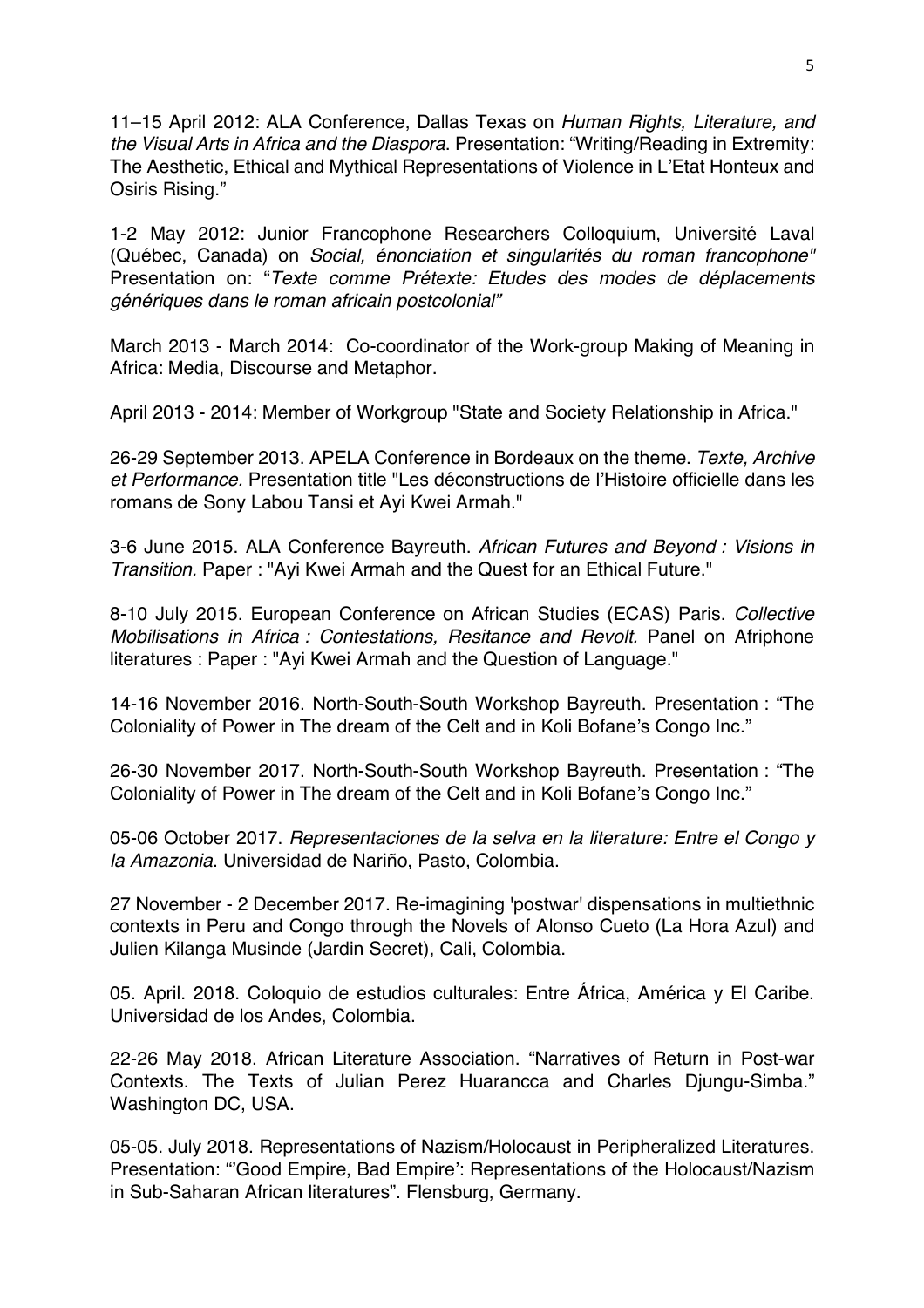06-13 August 2018. Jornadas Andinas de Literatura Latinoamericana (JALLA). "Narrativos del Retorno en los contextos-posguerra. Los Casos de Perú y de Congo." Rio Branco, Brasil.

16 October 2018. Roundtable Discussion "Narración oral y literatura del Pacífico." Universidad de los Andes, Colombia.

1 November 2018. Round Table Discussion "Images of Africa in the West". University of Addis Ababa, Ethiopia.

27-30 April, 2019. "La tropicalidad transatlántica de la dictadura poscolonial: Un estudio de Gabriel García Márquez y Sony Labou Tansi". Congreso de Literatura Comparada de Colombia, Instituto Caro y Cuervo.

15-18 May, 2019. "'Beautyful Fire': Towards the Ethics of Being Beyond Self in Joyce Ash's *Beautiful Fire*." ALA Annual Conference, Columbus-Ohio, USA.

15-18 May, 2019. "The End(ing): A Comparative Analysis of Apocalyptic Worldviews in the Texts of Gabriel Garcia Marquez and Sony Labou Tansi." ALA Annual Conference, Columbus-Ohio, USA.

15-18 May, 2019. Performance of the Ku Lunga Myth. Translation Caucus, ALA Annual Conference, Columbus-Ohio, USA.

24-24 June, 2019. "Postcolonial Territoriality, Violence and the Imperative of Peace: Representing the Congolese Saga in the Novels of Sony Labou Tansi" Conference: "Entanglements Between Peace and Violence: New Interdisciplinary Approaches". Centre for Advanced Latin America Studies, University of Bielefeld, Germany.

# **INTERVIEWS (***Published in Electronic Literary Sites***).**

- § Ndi, Gilbert Shang. "Entrevista con Carlos Villacorta". *Proyecto Patrimonio Letras.* <http://letras.s5.com/cvil100616.html>
- § Ndi, Gilbert Shang. "Entrevista con Victoria Guerrero Peirano". *Vallejo&Co.* < http://www.vallejoandcompany.com/creo-que-lo-quecambioconsiderablemente-mi-poesia-fue-mi-estancia-fuera-del-pais-enestados-unidos-entrevista-con-victoria-guerrero/>
- § Ndi, Gilbert Shang. "Entrevista con Alfredo Pita" *Vallejo&Co.* http://www.vallejoandcompany.com/el-escritor-y-el-artista-en-general-debeser-siempre-un-rebelde-un-inconforme-una-entrevista-a-alfredo-pita-narradorde-la-violencia/

# **SELECTED COMMUNITY AND PROFESSIONAL SERVICE**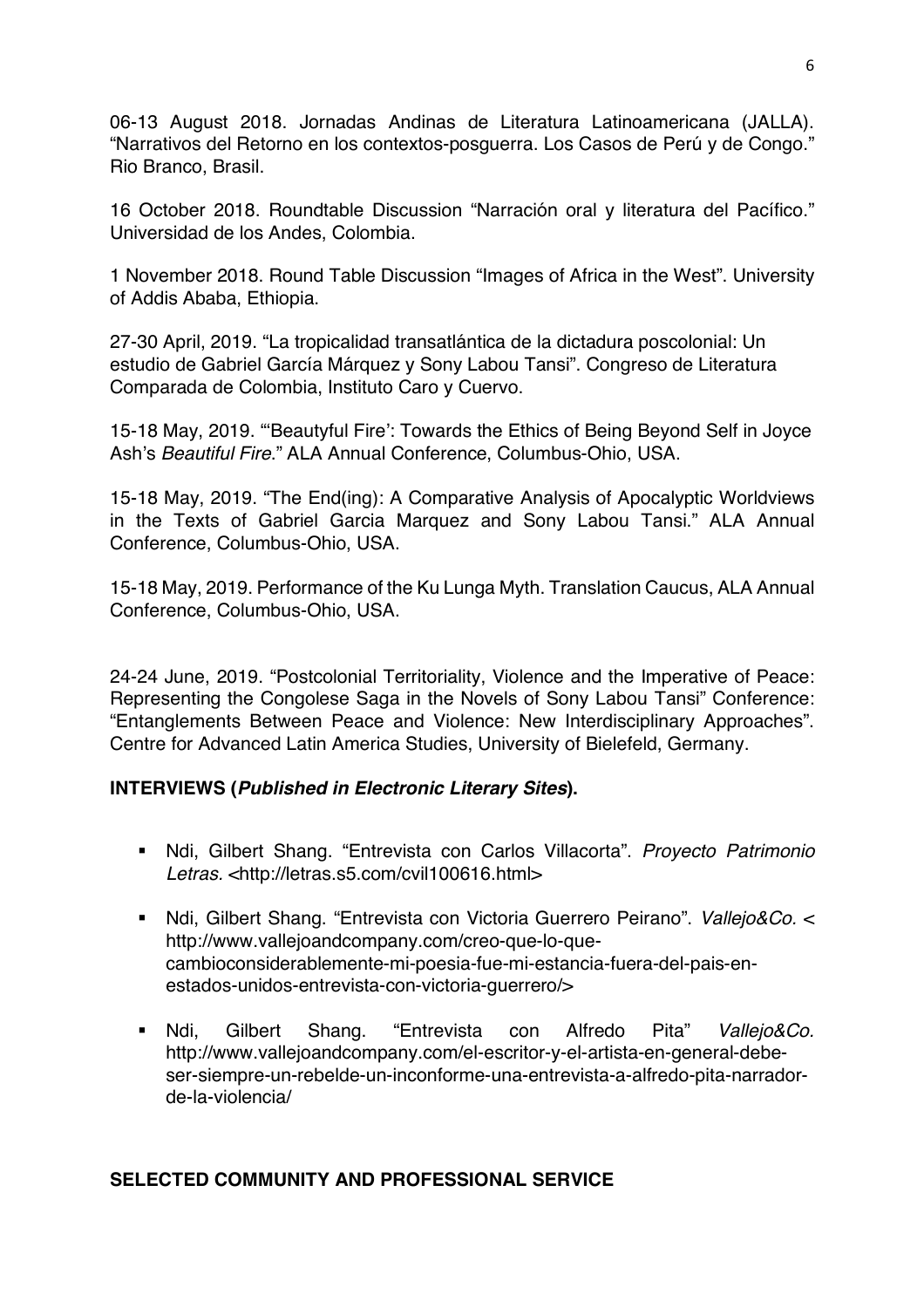2011-2017: Member of the three-man Bayreuth Guided Tour, "Afrika in Bayreuth". A guided tour that offers the participants a particularly African perspective of the Bayreuth.

2012: DAAD Auftaktveranstaltung "Welcome to Africa", Bonn: Panelist for *Podiumsdiskussion* on *Forschungskooperationen: Visionen und Herausforderungen für Nachwuchswissenschaftler.*

2012: Joint organization of Music Workshop in Bayreuth with guest artists Matchume Zango and Lulu Sala sponsored by BIGSAS.

2012 - 2014: Member of the BIGSAS@school Programme. Program whereby BIGSAS Junior Fellows respond to students/pupils on questions concerning Africa.

2013: Joint organization of "Achebe Night" in honor of the deceased Nigerian literary icon China Achebe.

31 July - 05 August 2013: Seminar in Auschwitz Poland organized by the Bayerisches Seminar für Politik - *Vernichtungslager Auschwitz Opfer - Täter – Hintergründe (Auschwitz Camps: Victims - Perpetrators -Background).*

14 - 18 October 2013, Berlin. Week-long seminar organized by the Cultural Diplomacy Institute Berlin (ICD) - *Professional Development Program in Cultural Diplomacy*

2013, 2015: Member of Jury for the BIGSAS Journalist 2013/2015 editions. Recognition of best article on Africa in the German Press.

2014 - Member of African Good Governance Network (AGGN), created and managed by the DAAD.

2014 - Member of the Organising Team of the Award of *Doctoris Honoris Causa* to Prof. Ngugi wa Thiong'o.

June 2014. Chair of the Panel "Ngugi wa Thiong'o and the quest(ion) of the Future" during the VAD Conference in Bayreuth University.

14. October 2014, Bonn. Guest Speaker at *DAAD* Orientation Seminar for Scholarship holders from Africa. Presentation: *Auslandsstudenten und Integration in Deutschland (Foreign Students and Strategies of integration in Germany)*.

November 2014: Editor-in-Chief of *BIGSAS World* produced by the Bayreuth International Graduate School of African Studies (BIGSAS).

15-17 December 2014: Panel chair conference on "Religion and Space: Perspectives from African Experiences" hosted by the BIGSAS.

### **GUEST LECTURES**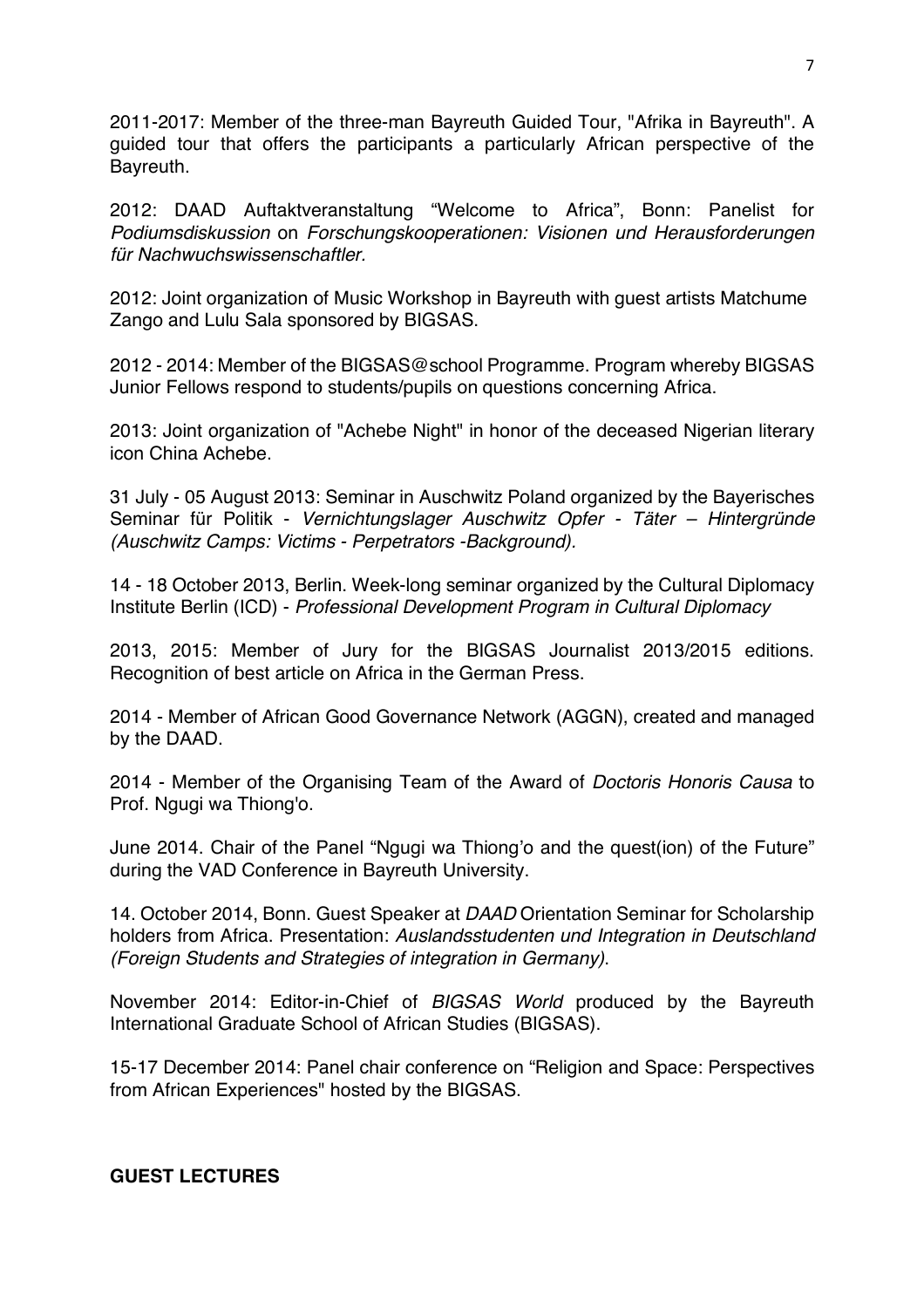9 August 2014. Afrika Kollegium, Hamburg, Germany. Theme: "Der Staat in den afrikanischen postkoloniale Romanen" (The State in African postcolonial novels).

29-30 September 2015: *Introducción a la Poesía Africana de expresión francesa, inglesa y portuguesa.* (Introduction to African Poetry in French, English and Portuguese Languages). Universidad San Marcos, Lima, Perú.

30 September 2015. Novelas Africanas y la representación del espacio político poscolonial. (African Novels and the representation of the postcolonial political spaces) Universidad San Marcos, Lima, Peru.

25. January 2016. Biopolitics and Decolonial Criticism: A Contrapuntal Reading of the Postcolonial Condition. Faculty of Arts, Letters and Social Sciences, University of Buea, Cameroon.

05. August 2016. La Literatura Comparada en la Universidad de Bayreuth: Perspectivas para el Acercamiento África - América Latina." (Comparative Literature in Bayreuth University: Perspectives for the Rapprochement Africa - Latin America) Department of Literature, Universidad Mayor San Andres, Bolivia.

08. January 2019. La Filosofía africana en la época de la mundialización. Centro Cultural Muntu-Bantu, Quibdo, Choco-Colombia.

### **LITERARY WORKSHOPS**

- 8-9 March 2019. Introducción: Contextos históricos de África y Respuestas Literarias: "El hombre del pueblo" (Chinua Achebe), "Lejos de Ghana" (Taiye Selasi) Buenaventura, Colombia.
- 23 March 2019. Literatura/Identidad Cultural: Todo se desmorona (Chinua Achebe) Buenaventura, Colombia.
- 06 April 2019. El amor/La guerra Texto: No llores, pequeño (James Ngugi) Buenaventura, Colombia.
- 27 April 2019. Narrativas personales, historias compartidas: Textos: El Poder de lo Invisible (Paula Moreno) Prohibido Nacer (Trevor Noah) Buenaventura, Colombia.
- 11 March, 2019. (Auto)biografías ficcionales en Algo alrededor de tu cuello (Chimamanda Ngozie) El Chico Negro (Richard Wright). Buenaventura, Colombia.
- February-May, 2019. Parallel Virtual Workshops on African Literature/Creative Writing with Participants from Quibdo and Tumaco.